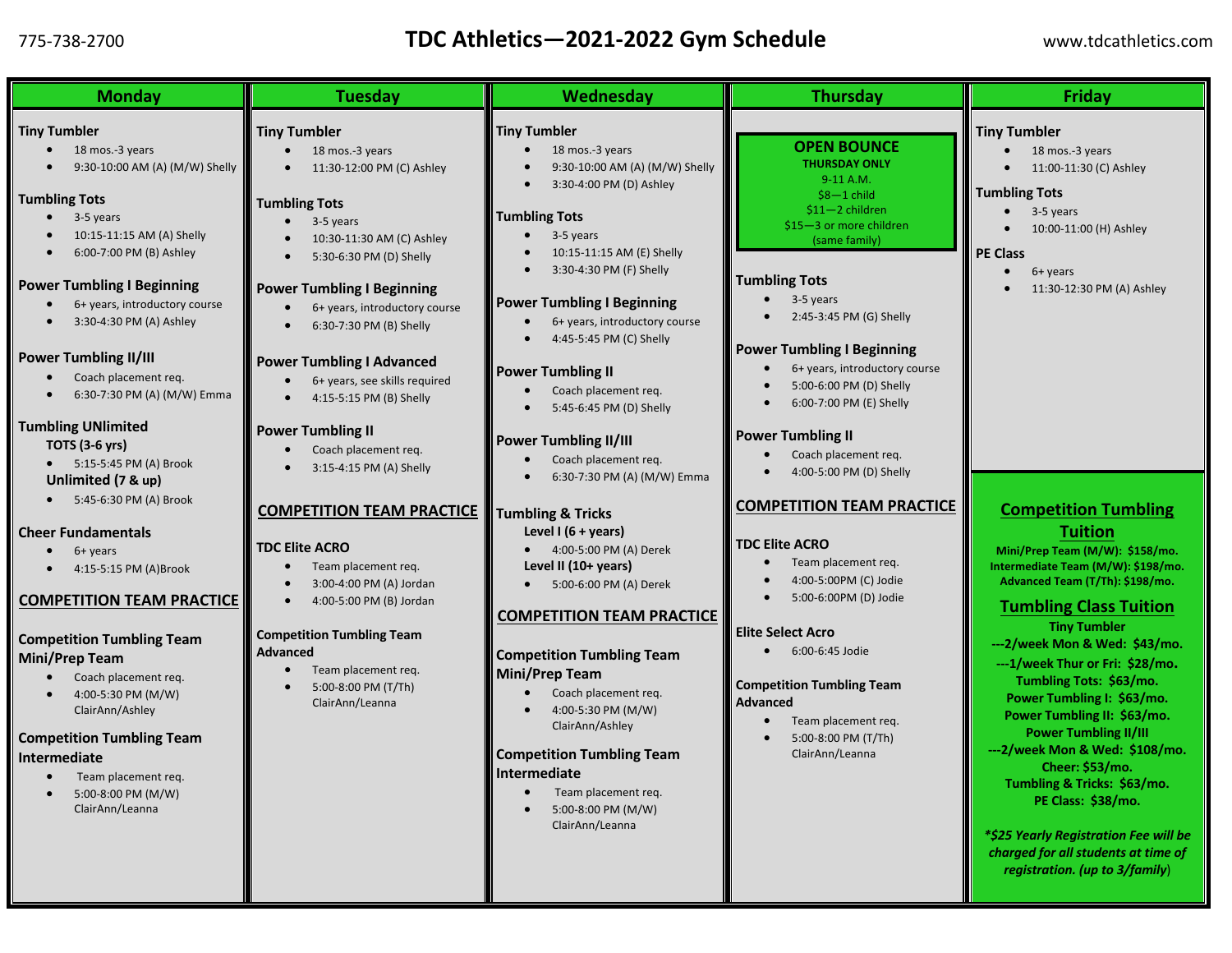| <b>Monday</b>                                                                                                      | <b>Monday</b>                                                              | <b>Tuesday</b>                                                        | <b>Tuesday</b>                                                                             | Wednesday                                                                                                       | Wednesday                                                                                       | <b>Thursday</b>                                                                                                               | <b>Thursday</b>                                                                                                                                       | <b>Friday</b>                                                                            | <b>Friday</b>                                                                                                                               |
|--------------------------------------------------------------------------------------------------------------------|----------------------------------------------------------------------------|-----------------------------------------------------------------------|--------------------------------------------------------------------------------------------|-----------------------------------------------------------------------------------------------------------------|-------------------------------------------------------------------------------------------------|-------------------------------------------------------------------------------------------------------------------------------|-------------------------------------------------------------------------------------------------------------------------------------------------------|------------------------------------------------------------------------------------------|---------------------------------------------------------------------------------------------------------------------------------------------|
| <b>Studio A</b>                                                                                                    | <b>Studio B</b>                                                            | <b>Studio A</b>                                                       | <b>Studio B</b>                                                                            | <b>Studio A</b>                                                                                                 | <b>Studio B</b>                                                                                 | <b>Studio A</b>                                                                                                               | <b>Studio B</b>                                                                                                                                       | <b>Studio A</b>                                                                          | <b>Studio B</b>                                                                                                                             |
| <b>Pre-Ballet A</b><br>3-5 years<br>Jordan<br>9:30-10:00                                                           | Zumba<br><b>Adult Fitness</b><br>Amber<br>8:30-9:20                        | <b>Pre-Ballet B</b><br>3-5 years<br>Jordan<br>9:30-10:00              | Tai Chi<br><b>Adult Fitness</b><br>Amber<br>8:30-9:20                                      |                                                                                                                 | Zumba<br><b>Adult Fitness</b><br>Amber<br>$8:30-9:20$                                           |                                                                                                                               | Tai Chi<br><b>Adult Fitness</b><br>Amber<br>8:30-9:20                                                                                                 |                                                                                          | Zumba<br><b>Adult Fitness</b><br>Amber<br>8:30-9:20                                                                                         |
| Pre-Jazz A<br>3-5 years<br>Jordan<br>10:00-10:30<br><b>Creative Movement</b><br>2-3 years<br>Jordan<br>10:30-11:00 |                                                                            | Taps & Tutus B<br>(Tap/Ballet)<br>3-5 years<br>Jordan<br>10:10-10:55  |                                                                                            |                                                                                                                 |                                                                                                 |                                                                                                                               | Jazz III/IV<br>By Invitation<br>Jordan<br>$2:15-3:15$                                                                                                 |                                                                                          |                                                                                                                                             |
| <b>Little Dragons</b><br>3-5 years<br>By Integrity MA<br>$3:10-3:40$                                               | Lyrical III/Adv.<br>Contemporary<br>By Invitation<br>Jordan<br>$2:15-3:15$ | Hip Hop I<br>6-9 years<br>Sara<br>$3:15-3:45$                         | <b>Ballet III</b><br>By Invitation<br>Jodie<br>4:00-5:00                                   | <b>Soaring Dragons-</b><br>Novice-B<br>By Integrity MA<br>White-Yellow belt<br>3:40-4:30                        | <b>Pre-Ballet C</b><br>3-5 years<br>Jordan<br>$3:30-4:00$                                       | <b>Little Dragons</b><br>3-5 years<br>By Integrity MA<br>$3:10-3:40$                                                          | Jazz I<br>6-9 years<br>Jordan<br>$3:15-4:00$                                                                                                          | <b>Soaring Dragons-</b><br>Novice-B<br>By Integrity MA<br>White-Yellow belt<br>3:40-4:30 |                                                                                                                                             |
| <b>Soaring Dragons-</b><br>Novice-A<br>By Integrity MA<br>White-Yellow belt<br>3:50-4:40                           | <b>Lyrical I</b><br>6-9 years<br>Jordan<br>$3:15-4:00$                     | Comp Hip Hop<br><b>Groovers</b><br>By Invitation<br>Sara<br>3:45-4:45 | Jazz II/III<br>$10-13$ years<br>Jodie<br>$5:00-6:00$                                       | Elite Jr.<br>Contemporary<br>Timbre<br>4:45-5:30                                                                | Elite Jr. HipHop<br>Jordan<br>4:00-4:45<br><b>Ballet IB</b><br>6-9 years<br>Jordan<br>4:45-5:30 | <b>Soaring Dragons-</b><br>Novice-A<br>By Integrity MA<br>White-Yellow belt<br>3:50-4:40                                      | <b>Ballet III</b><br>By Invitation<br>Jordan<br>4:00-5:00                                                                                             | <b>Adult Fitness/Dance</b><br><b>Tuition</b>                                             |                                                                                                                                             |
| <b>Soaring Dragons-</b><br>Intermediate/Adv.<br>By Integrity MA<br>Green-Blue belt<br>4:45-5:35                    | Taps & Tutus A<br>(Tap/Ballet)<br>3-5 years<br>Jordan<br>4:00-4:45         | <b>Comp Hip Hop</b><br>Punks<br>By Invitation<br>Sara<br>4:45-5:45    | Pointe I/II<br><b>By Invitation</b><br>Jodie<br>6:00-7:00                                  | <b>Elite Petite</b><br>Character<br>Jodie<br>$5:30-6:15$<br><b>Elite Mini Lyrical</b><br>Jodie<br>$6:15 - 7:00$ | Elite Jr. Jazz<br>Timbre<br>5:30-6:15<br><b>Elite Teen</b><br>Contemporary<br>Jordan            | <b>Soaring Dragons-</b><br>Intermediate/Adv.<br>By Integrity MA<br>Green-Blue belt<br>4:45-5:35                               | <b>Ballet II</b><br>$10-13$ years<br>Jordan<br>5:00-6:00                                                                                              | TaiChi: \$20/mo.                                                                         | Unlimited Zumba & TaiChi: \$30/mo.<br><b>Monday-Friday</b><br>Tuesday/Thursday<br>Drop-In Fee: \$6/class<br>(SEE SEPARATE WEEKEND SCHEDULE) |
| Okinawan Kobudo<br>Weapons<br>By Integrity MA<br>By Invitation                                                     | <b>Ballet I A</b><br>6-9 years<br>Jodie<br>4:45-5:30<br>Tap I<br>6-9 years | <b>Comp Clog</b><br><b>Mini Yahoos</b><br>Laura/Sara<br>5:45:6:45     | <b>Elite Senior Lyrical</b><br>Jodie<br>7:00-7:45<br><b>Elite Senior</b><br><b>Hip Hop</b> | <b>Elite Junior Lyrical</b><br>Jodie<br>7:00-7:45<br>Lyrical II<br>10 years & up                                | $6:15-7:00$<br><b>Elite Teen Lyrical</b><br>Jordan<br>7:00-7:45<br><b>Elite Teen Jazz</b>       | <b>Clog I Starts</b><br>$5 + \gamma$ ears<br>Deb/Cristina<br>$5:45-6:15$<br><b>Clog II Sugar Feet</b><br><b>By Invitation</b> | Pointe I/II<br>By Invitation<br>Jordan<br>$6:00 - 7:00$<br><b>Elite Select</b><br>Contemporary                                                        | 45-min. class: \$48/mo.                                                                  | Beg Adult Clog: \$53<br><b>Dance Tuition**</b><br>30-min. class: \$43/mo.                                                                   |
| $5:40-6:10$                                                                                                        | Jodie<br>5:30-6:15                                                         |                                                                       | Jordan<br>7:45-8:30                                                                        | Jordan<br>7:45-8:30                                                                                             | Jodie<br>7:45-8:30                                                                              | Deb/Cristina<br>$6:15 - 7:00$                                                                                                 | Jordan<br>7:00-7:45                                                                                                                                   | 1-hour class: \$53/mo.                                                                   | Ballet III, Pointe I & II: \$75/ mo.                                                                                                        |
| <b>Comp Clog</b><br><b>Sparks</b><br>By Invitation<br>Deb/Cristina<br>$6:15 - 7:15$                                | <b>Comp Clog</b><br>Yahoos & a Dude<br>Laura/Sara<br>$6:15 - 7:15$         | Hip Hop II/III<br>10 years & up<br>Sara<br>$6:45 - 7:45$              |                                                                                            |                                                                                                                 |                                                                                                 |                                                                                                                               | <b>Elite Senior Jazz</b><br>Jordan<br>7:45-8:30                                                                                                       | <b>Martial Arts Tuition**</b><br>Little Dragons: \$63/mo.<br>Soaring Dragons: \$93/mo.   |                                                                                                                                             |
|                                                                                                                    |                                                                            | Tap II/III<br>By Invitation<br>Jodie<br>8:00-8:45                     |                                                                                            |                                                                                                                 |                                                                                                 |                                                                                                                               | Okinawan Kobudo Weapons: \$53/mo.<br>** \$25 Yearly Registration Fee will be<br>charged for all students at time of<br>registration. (up to 3/family) |                                                                                          |                                                                                                                                             |